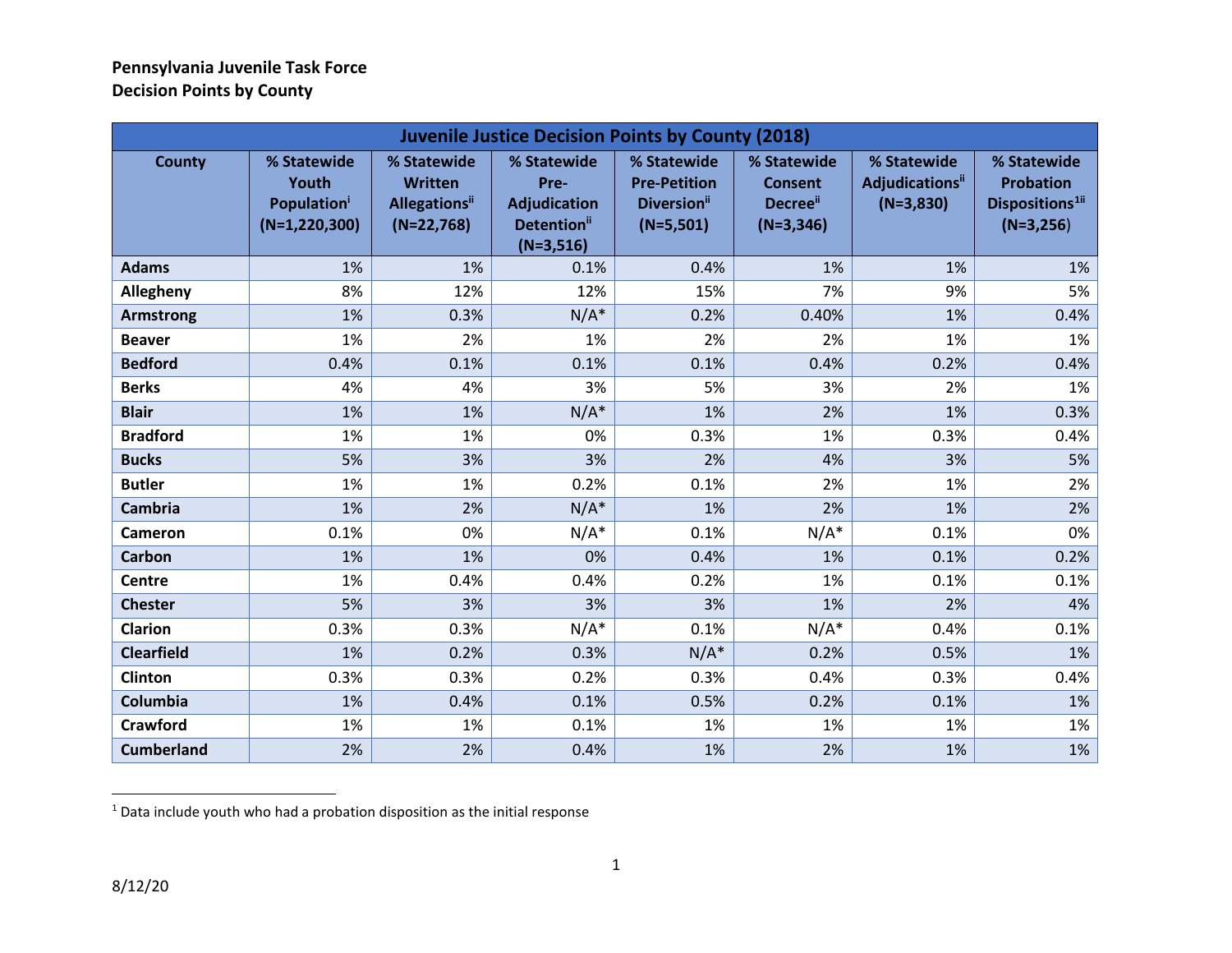| <b>Juvenile Justice Decision Points by County (2018)</b> |                                                                |                                                                        |                                                                                      |                                                                                     |                                                         |                                                           |                                                                               |
|----------------------------------------------------------|----------------------------------------------------------------|------------------------------------------------------------------------|--------------------------------------------------------------------------------------|-------------------------------------------------------------------------------------|---------------------------------------------------------|-----------------------------------------------------------|-------------------------------------------------------------------------------|
| <b>County</b>                                            | % Statewide<br>Youth<br><b>Population</b><br>$(N=1, 220, 300)$ | % Statewide<br><b>Written</b><br><b>Allegations</b> ii<br>$(N=22,768)$ | % Statewide<br>Pre-<br><b>Adjudication</b><br>Detention <sup>ii</sup><br>$(N=3,516)$ | % Statewide<br><b>Pre-Petition</b><br><b>Diversion</b> <sup>ii</sup><br>$(N=5,501)$ | % Statewide<br><b>Consent</b><br>Decree"<br>$(N=3,346)$ | % Statewide<br>Adjudications <sup>ii</sup><br>$(N=3,830)$ | % Statewide<br><b>Probation</b><br>Dispositions <sup>1ii</sup><br>$(N=3,256)$ |
| <b>Dauphin</b>                                           | 2%                                                             | 4%                                                                     | 3%                                                                                   | 4%                                                                                  | 2%                                                      | 7%                                                        | 8%                                                                            |
| <b>Delaware</b>                                          | 5%                                                             | 5%                                                                     | 6%                                                                                   | 3%                                                                                  | 3%                                                      | 10%                                                       | 10%                                                                           |
| Elk                                                      | 0.2%                                                           | 0.2%                                                                   | $N/A^*$                                                                              | 0.2%                                                                                | 0.3%                                                    | 0.3%                                                      | 0.3%                                                                          |
| <b>Erie</b>                                              | 2%                                                             | 3%                                                                     | 2%                                                                                   | 3%                                                                                  | 1%                                                      | 3%                                                        | 2%                                                                            |
| <b>Fayette</b>                                           | 1%                                                             | 2%                                                                     | 1%                                                                                   | 2%                                                                                  | 1%                                                      | 1%                                                        | 1%                                                                            |
| <b>Forest</b>                                            | 0%                                                             | 0%                                                                     | $N/A^*$                                                                              | $N/A^*$                                                                             | 0.1%                                                    | 0.1%                                                      | 0.1%                                                                          |
| <b>Franklin</b>                                          | 1%                                                             | 2%                                                                     | 1%                                                                                   | 1%                                                                                  | 3%                                                      | 1%                                                        | 1%                                                                            |
| <b>Fulton</b>                                            | 0.1%                                                           | 0.1%                                                                   | $N/A^*$                                                                              | $N/A^*$                                                                             | $N/A^*$                                                 | 0.1%                                                      | 0.0%                                                                          |
| <b>Greene</b>                                            | 0.3%                                                           | 0.1%                                                                   | $N/A^*$                                                                              | 0.1%                                                                                | 0.2%                                                    | 0.1%                                                      | 0.1%                                                                          |
| Huntingdon                                               | 0.3%                                                           | 0.4%                                                                   | 1%                                                                                   | 0.1%                                                                                | 1%                                                      | 1%                                                        | 0.4%                                                                          |
| Indiana                                                  | 1%                                                             | 1%                                                                     | 0.1%                                                                                 | 0.3%                                                                                | 1%                                                      | 0.2%                                                      | 0.2%                                                                          |
| <b>Jefferson</b>                                         | 0.3%                                                           | 0.3%                                                                   | $N/A^*$                                                                              | $N/A^*$                                                                             | 1%                                                      | 0.3%                                                      | 0.1%                                                                          |
| Juniata                                                  | 0.2%                                                           | 0.1%                                                                   | 0.1%                                                                                 | 0.1%                                                                                | 0.4%                                                    | 0.2%                                                      | 0.2%                                                                          |
| Lackawanna                                               | 2%                                                             | 2%                                                                     | 1%                                                                                   | 1%                                                                                  | 3%                                                      | 2%                                                        | 3%                                                                            |
| Lancaster                                                | 5%                                                             | 4%                                                                     | 3%                                                                                   | 5%                                                                                  | 1%                                                      | 6%                                                        | 6%                                                                            |
| <b>Lawrence</b>                                          | 1%                                                             | 1%                                                                     | 0%                                                                                   | 0.4%                                                                                | 1%                                                      | 0.3%                                                      | 0.4%                                                                          |
| Lebanon                                                  | 1%                                                             | 1%                                                                     | 0.4%                                                                                 | 0.3%                                                                                | 2%                                                      | 0.5%                                                      | 1%                                                                            |
| Lehigh                                                   | 3%                                                             | 3%                                                                     | 2%                                                                                   | 4%                                                                                  | 2%                                                      | 5%                                                        | 4%                                                                            |
| <b>Luzerne</b>                                           | 2%                                                             | 2%                                                                     | 1%                                                                                   | 2%                                                                                  | 1%                                                      | 1%                                                        | 1%                                                                            |
| Lycoming                                                 | 1%                                                             | 2%                                                                     | 0.1%                                                                                 | 2%                                                                                  | 3%                                                      | 1%                                                        | 1%                                                                            |
| <b>McKean</b>                                            | 0.4%                                                           | 0.3%                                                                   | $N/A^*$                                                                              | 0.4%                                                                                | 1%                                                      | 0.2%                                                      | 1%                                                                            |
| <b>Mercer</b>                                            | 1%                                                             | 1%                                                                     | 0.1%                                                                                 | 1%                                                                                  | 0.4%                                                    | 1%                                                        | 2%                                                                            |
| <b>Mifflin</b>                                           | 0.4%                                                           | 0.4%                                                                   | 0.2%                                                                                 | 0.1%                                                                                | 1%                                                      | 1%                                                        | 1%                                                                            |
| <b>Monroe</b>                                            | 1%                                                             | 1%                                                                     | 0.4%                                                                                 | 0.1%                                                                                | 1%                                                      | 3%                                                        | 3%                                                                            |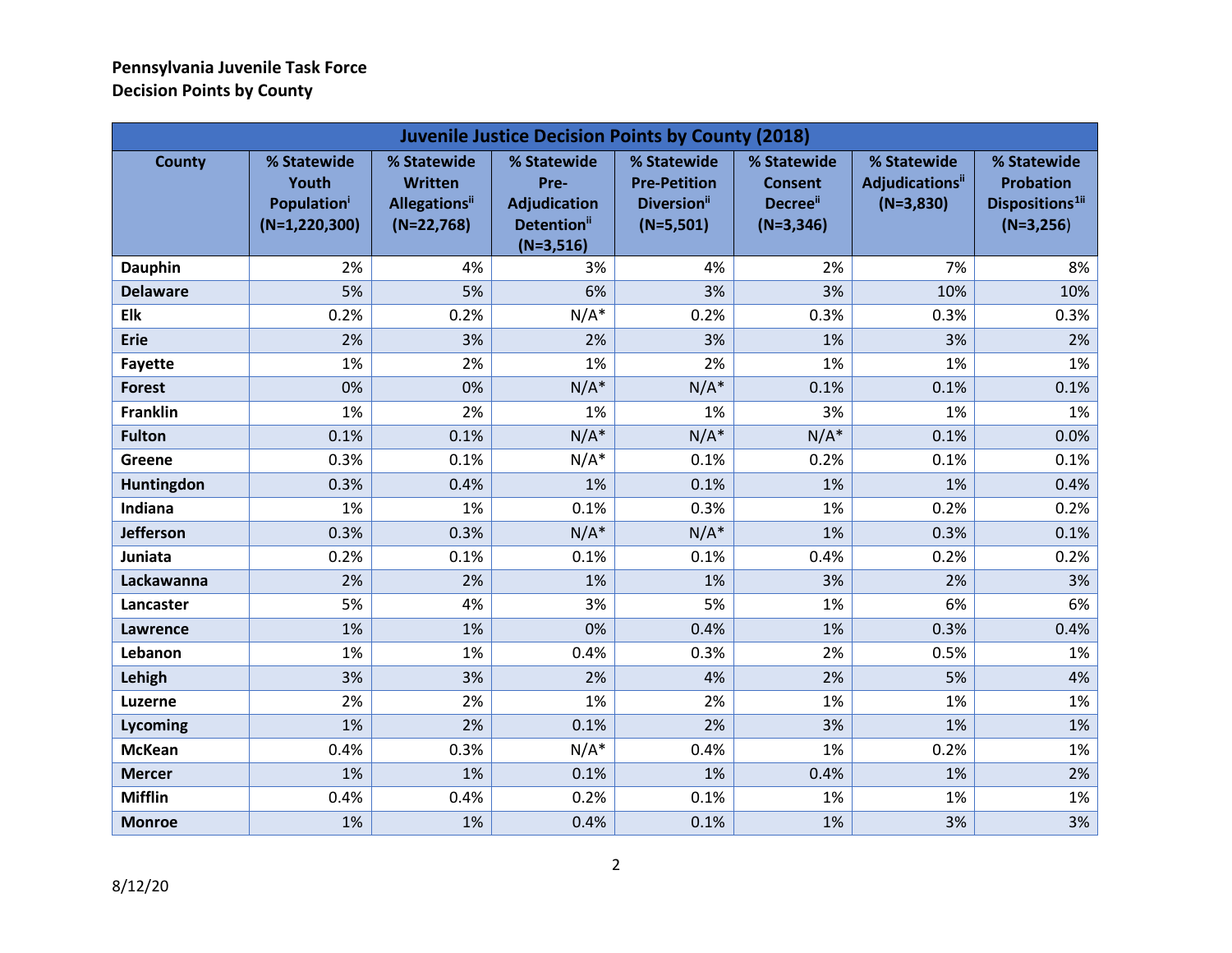<span id="page-2-0"></span>

| <b>Juvenile Justice Decision Points by County (2018)</b> |                                                                             |                                                                       |                                                                                      |                                                                                     |                                                                             |                                                           |                                                                               |
|----------------------------------------------------------|-----------------------------------------------------------------------------|-----------------------------------------------------------------------|--------------------------------------------------------------------------------------|-------------------------------------------------------------------------------------|-----------------------------------------------------------------------------|-----------------------------------------------------------|-------------------------------------------------------------------------------|
| <b>County</b>                                            | % Statewide<br>Youth<br><b>Population</b> <sup>i</sup><br>$(N=1, 220, 300)$ | % Statewide<br><b>Written</b><br><b>Allegations</b> "<br>$(N=22,768)$ | % Statewide<br>Pre-<br><b>Adjudication</b><br>Detention <sup>ii</sup><br>$(N=3,516)$ | % Statewide<br><b>Pre-Petition</b><br><b>Diversion</b> <sup>ii</sup><br>$(N=5,501)$ | % Statewide<br><b>Consent</b><br><b>Decree</b> <sup>ii</sup><br>$(N=3,346)$ | % Statewide<br>Adjudications <sup>ii</sup><br>$(N=3,830)$ | % Statewide<br><b>Probation</b><br>Dispositions <sup>1ii</sup><br>$(N=3,256)$ |
| Montgomery                                               | 7%                                                                          | 5%                                                                    | 7%                                                                                   | 7%                                                                                  | 2%                                                                          | 9%                                                        | 8%                                                                            |
| <b>Montour</b>                                           | 0.1%                                                                        | 0.1%                                                                  | $N/A^*$                                                                              | 0.1%                                                                                | 0.1%                                                                        | 0.1%                                                      | 0.1%                                                                          |
| Northampton                                              | 2%                                                                          | 3%                                                                    | 3%                                                                                   | 5%                                                                                  | 2%                                                                          | 3%                                                        | 3%                                                                            |
| Northumberland                                           | 1%                                                                          | 1%                                                                    | 0.4%                                                                                 | 1%                                                                                  | 1%                                                                          | 0.5%                                                      | 1%                                                                            |
| Perry                                                    | 0.4%                                                                        | 0.2%                                                                  | 0.1%                                                                                 | 0.1%                                                                                | 0.4%                                                                        | 0.3%                                                      | 1%                                                                            |
| Philadelphia                                             | 12%                                                                         | 1%                                                                    | 43%                                                                                  | 5%                                                                                  | 24%                                                                         | 6%                                                        | 5%                                                                            |
| <b>Pike</b>                                              | 0.4%                                                                        | 0.3%                                                                  | 0%                                                                                   | $N/A^*$                                                                             | 1%                                                                          | 0.3%                                                      | 1%                                                                            |
| <b>Potter</b>                                            | 0.1%                                                                        | 0.1%                                                                  | 0.1%                                                                                 | 0.1%                                                                                | 0.1%                                                                        | 0.1%                                                      | 0.2%                                                                          |
| <b>Schuylkill</b>                                        | 1%                                                                          | 1%                                                                    | 0.3%                                                                                 | 1%                                                                                  | 0.4%                                                                        | 1%                                                        | 1%                                                                            |
| Snyder                                                   | 0.4%                                                                        | 0.4%                                                                  | 0.1%                                                                                 | 0.3%                                                                                | 0.1%                                                                        | 0.3%                                                      | 0.4%                                                                          |
| <b>Somerset</b>                                          | 1%                                                                          | 0.4%                                                                  | $N/A^*$                                                                              | 0.1%                                                                                | 0.3%                                                                        | 0.2%                                                      | 0.4%                                                                          |
| <b>Sullivan</b>                                          | 0.1%                                                                        | 0%                                                                    | $N/A^*$                                                                              | $N/A^*$                                                                             | $N/A^*$                                                                     | $N/A^*$                                                   | 0%                                                                            |
| Susquehanna                                              | 0.3%                                                                        | 0.2%                                                                  | 0.1%                                                                                 | 0.3%                                                                                | 0.2%                                                                        | 0.2%                                                      | 0.2%                                                                          |
| <b>Tioga</b>                                             | 0.4%                                                                        | 0.2%                                                                  | 0.1%                                                                                 | $N/A^*$                                                                             | 1%                                                                          | 0.1%                                                      | 0.2%                                                                          |
| <b>Union</b>                                             | 0.4%                                                                        | 0.1%                                                                  | $N/A^*$                                                                              | 0.2%                                                                                | 0.1%                                                                        | 0.1%                                                      | 0.1%                                                                          |
| Venango                                                  | 0.4%                                                                        | 1%                                                                    | 0%                                                                                   | 2%                                                                                  | 1%                                                                          | 0.4%                                                      | 1%                                                                            |
| Warren                                                   | 0.3%                                                                        | 0.4%                                                                  | 0.1%                                                                                 | 0.1%                                                                                | 1%                                                                          | 1%                                                        | 1%                                                                            |
| Washington                                               | 2%                                                                          | 2%                                                                    | 1%                                                                                   | 3%                                                                                  | 1%                                                                          | 2%                                                        | 2%                                                                            |
| Wayne                                                    | 0.4%                                                                        | 0.2%                                                                  | 0.1%                                                                                 | 0.2%                                                                                | 0.3%                                                                        | 0.1%                                                      | 0.2%                                                                          |
| Westmoreland                                             | 3%                                                                          | 3%                                                                    | 3%                                                                                   | 2%                                                                                  | 3%                                                                          | 3%                                                        | 3%                                                                            |
| Wyoming                                                  | 0.2%                                                                        | 0.2%                                                                  | 0%                                                                                   | 0.1%                                                                                | $N/A^*$                                                                     | 0.3%                                                      | 0.3%                                                                          |
| <b>York</b>                                              | 4%                                                                          | 6%                                                                    | 1%                                                                                   | 12%                                                                                 | 3%                                                                          | 4%                                                        | 4%                                                                            |
| <b>Statewide</b>                                         | 100%                                                                        | 100%                                                                  | 100%                                                                                 | 100%                                                                                | 100%                                                                        | 100%                                                      | 100.0%                                                                        |